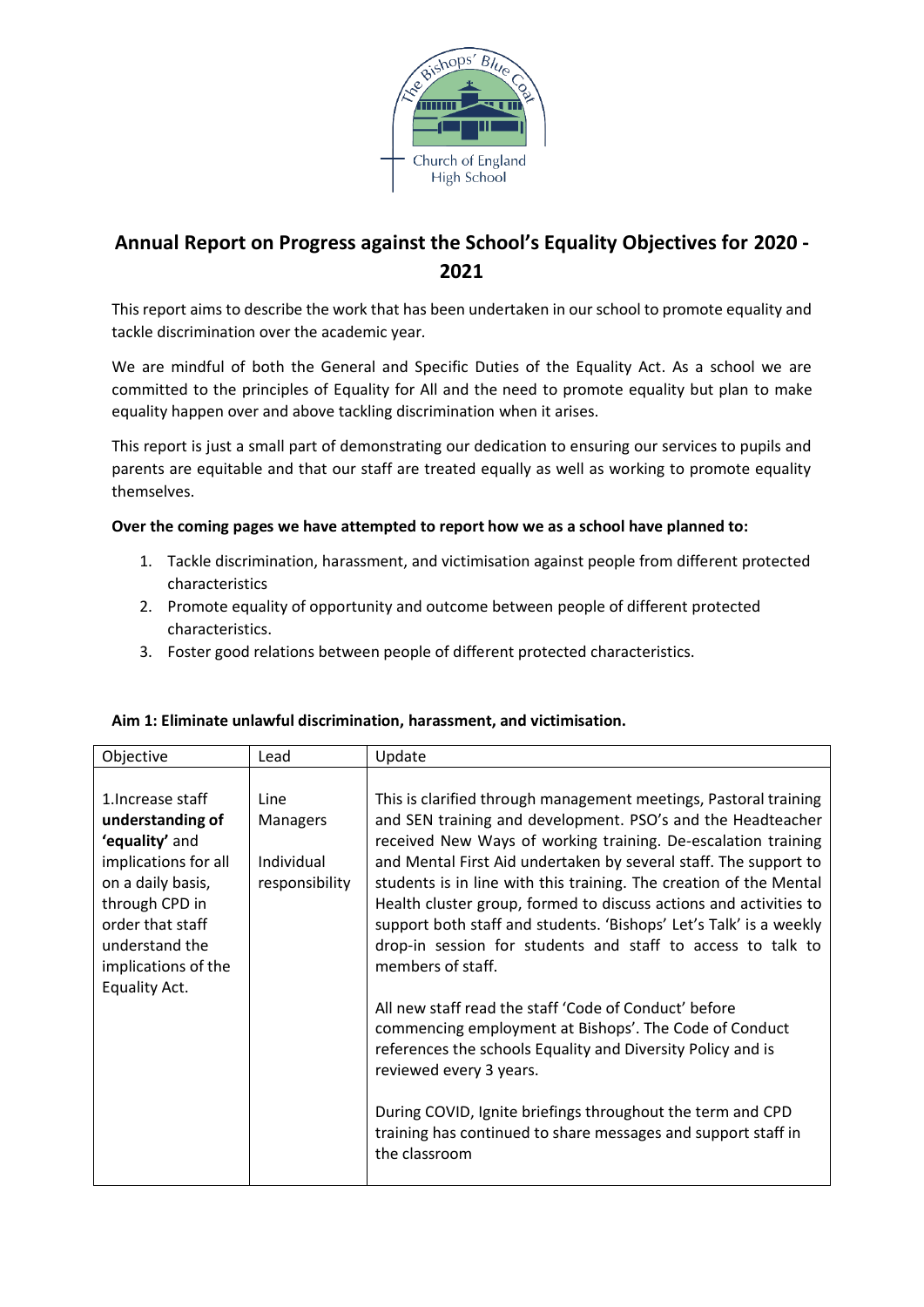|                                                                                                                                                 |               | Disadvantaged Students is a standing item on both the Students<br>Committee Agenda for Governors and on the Senior Leadership<br>Team agenda.<br>All staff have been given the opportunity to complete<br>Unconscious Bias training. Bishops' subscribes to training<br>materials from Hays.                                                                                                                                                                                                                                                                                                        |
|-------------------------------------------------------------------------------------------------------------------------------------------------|---------------|-----------------------------------------------------------------------------------------------------------------------------------------------------------------------------------------------------------------------------------------------------------------------------------------------------------------------------------------------------------------------------------------------------------------------------------------------------------------------------------------------------------------------------------------------------------------------------------------------------|
| 2. Make reasonable<br>adjustments so that<br>all students, staff,<br>parents/carers, and<br>visitors have access<br>to all school<br>activities | All Staff     | An accessibility audit and plan run alongside the Equality and<br>Diversity Policy.<br>D5 equipped with height adjustable sink, cooker, and desk.<br>Majority of C block doors replaced some of which include hold<br>open magnets and visual aid displays are in place around the<br>site.<br>Controlled automatic doors to access reception, identified<br>students also provided with card access to the area.<br>New hoist in the sports hall area.<br>Accessible outside space - T block ramped fire exits completed.<br>When possible public events include accessible toilets and<br>spaces. |
| 3.Continue to<br>reduce the number<br>of all prejudice-<br>based incidents.<br>Those which do<br>occur are recorded<br>and reported.            | Pastoral team | CPOMs used since November 2019 can track and analyse the<br>number of incidents across the school year for scrutiny by the<br>Student's Committee of the Governing Board.<br><b>Assemblies and PHSCE lessons</b><br>Students in Year 8, 9 and 10 have been able to complete the<br>'Heroes Journey' becoming school ambassadors to support<br>students transitioning from Y6 to Y7.                                                                                                                                                                                                                 |

# **Aim 2: Advance equality of opportunity for all.**

| Objective                 | Lead  | Update                                                             |
|---------------------------|-------|--------------------------------------------------------------------|
|                           |       |                                                                    |
| 4. Ensure fair access to  | All   | The Bishops' 'Staff Handbook' includes 'Ethos and Values' and is   |
| the curriculum offer for  | staff | also published on the school website.                              |
|                           |       |                                                                    |
| those with different      |       |                                                                    |
| abilities; including      |       | Use a range of teaching pedagogies to stretch and challenge        |
| access to appropriate     |       | students of all abilities.                                         |
| pathways, EBacc/          |       |                                                                    |
|                           |       |                                                                    |
| facilitating subjects and |       | Passports for all SEND students and extended to all PP students in |
| through promoting         |       | place.                                                             |
| inclusive approaches to   |       |                                                                    |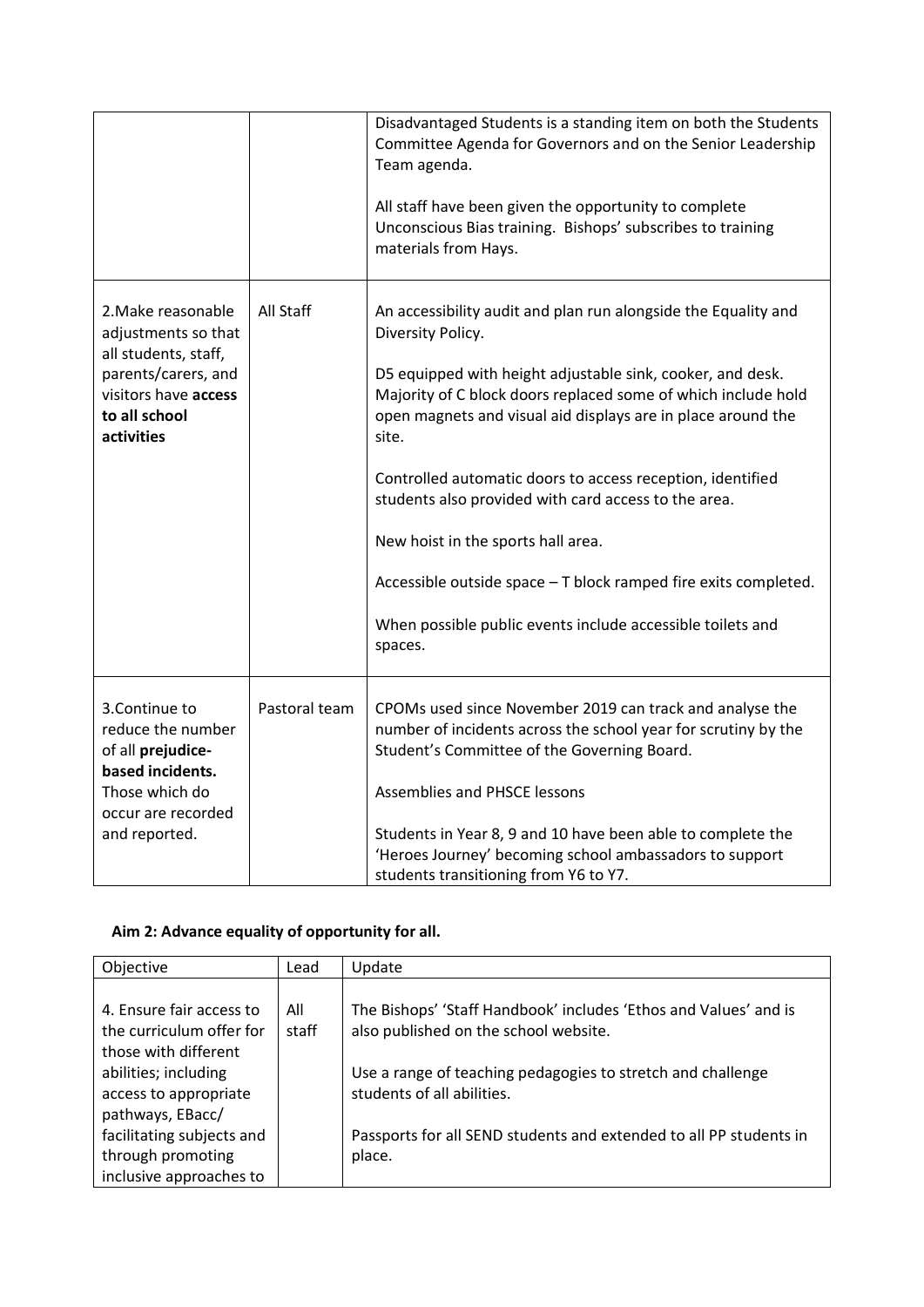| teaching and learning<br>and the use of specialist<br>equipment where<br>necessary                           |              | A varied curriculum offer at all Key Stages enabling access for all<br>students to ensure successful outcomes. Year 9 Options quality<br>assessed with Year Leader to ensure all students are on the right<br>courses, suitable for their ability and interests.<br>Physical access - the shower within the sports toilet repaired and<br>the hoist is fixed and installed to allow disabled students to access<br>the toilet.<br>EAL cohort use lexia as a literacy booster.                                                                                                                                                                                                                                                                                                                                                                                              |
|--------------------------------------------------------------------------------------------------------------|--------------|----------------------------------------------------------------------------------------------------------------------------------------------------------------------------------------------------------------------------------------------------------------------------------------------------------------------------------------------------------------------------------------------------------------------------------------------------------------------------------------------------------------------------------------------------------------------------------------------------------------------------------------------------------------------------------------------------------------------------------------------------------------------------------------------------------------------------------------------------------------------------|
| 5. Strive to ensure the<br>attendance of all<br>disadvantaged pupils<br>reflects the school<br>target of 96% | All<br>staff | Effective strategies captured during periods of remote learning in<br>IRIS neutrals and submission of work in Satchel One.<br>Staff use of Satchel One insights tool to analyse students'<br>engagement/ submission during periods of self-isolation and<br>remote learning.<br>Remote Learning Portal created to ensure students required to self-<br>isolate are able to continue learning from home.<br>Improved sense of independence over time as students organise<br>and problem solve.<br>Overall student attendance shown below. Attendance regulations<br>during COVID were suspended, but regular contact was made<br>through Satchel One and form tutor emails and telephone calls<br>home.<br>The school has an Attendance Officer who tracks and monitors<br>student attendance.<br>During Covid a Key Worker and vulnerable school continued<br>throughout. |

# **Aim 3: Foster Good Relations between people.**

| Objective                                                                                                                                                        | Lead             | Update                                                                                                                                                                                                                                            |
|------------------------------------------------------------------------------------------------------------------------------------------------------------------|------------------|---------------------------------------------------------------------------------------------------------------------------------------------------------------------------------------------------------------------------------------------------|
| 6. Ensure opportunities<br>exist in our school<br>curriculum to learn<br>about and celebrate<br>respect for all<br>(irrespective of their<br>culture, ethnicity, | Line<br>managers | Students have PHSCE lessons in all years, known as<br>Lessons4Life.<br>Personal Development days and Nurture days are dedicated to<br>addressing gaps in the curriculum due to Covid-19. The recent<br>Personal Development day plan is attached. |
| gender, disability, sexual<br>orientation or gender<br>reassignment).                                                                                            |                  | Buzz of Learning week has the theme of British Values and<br>focuses on our Curriculum Principles.                                                                                                                                                |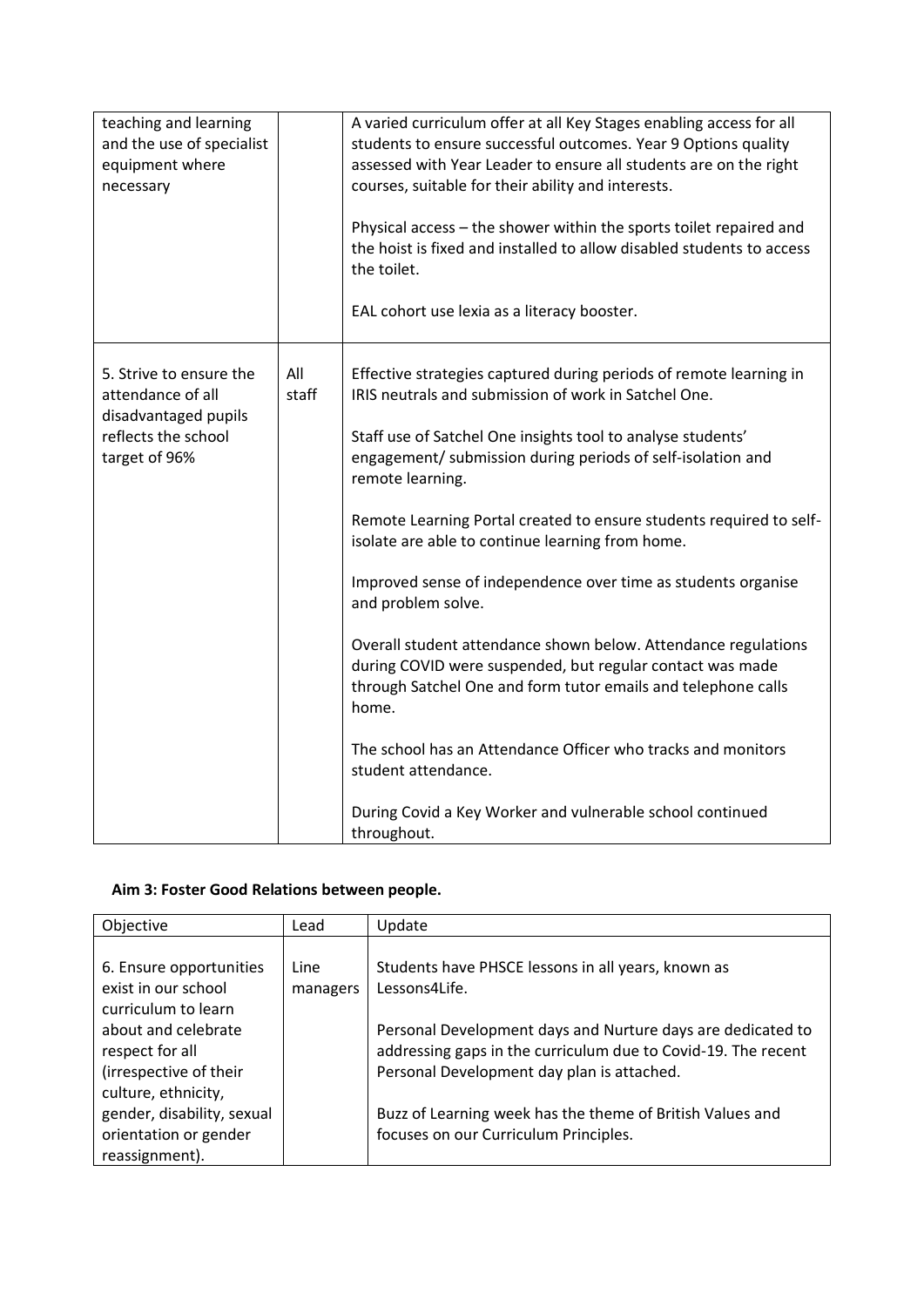|                                                                                                    |                  | Humanutopia sessions for all year groups in Term 3 of summer<br>2021.                                                                                                                                                                         |
|----------------------------------------------------------------------------------------------------|------------------|-----------------------------------------------------------------------------------------------------------------------------------------------------------------------------------------------------------------------------------------------|
|                                                                                                    |                  | All students in Year 11 completed a careers interview day with<br>external employers to gain skills and interview technique.                                                                                                                  |
|                                                                                                    |                  | Students transitioning from Year 6 to Year 7 will be accessing<br>HARmony camp run by Humanutopia. An opportunity to bond<br>as a year group but the camp is values led. Students will learn<br>about honesty, awareness, and responsibility. |
| 7. Continue to provide<br>opportunities for all<br>parents/carers to<br>participate in the life of | All staff        | Regular update letters and the use of MSforms during<br>lockdowns to gather parent voice and receive information to<br>support our students.                                                                                                  |
| the school                                                                                         |                  | In normal times these events would run in person, during 2020<br>-21 the majority of our events have been virtual. (Awards<br>Evening, Christmas Cathedral service, Christmas, and Summer<br>Fayres)                                          |
|                                                                                                    |                  | All new Y7 starters meet their form tutor on and Induction Day.<br><b>Online Parent Prayers events</b>                                                                                                                                        |
|                                                                                                    |                  | Wireless routers distributed to families who had no Wi-fi so<br>students could continue to access Remote Learning in<br>lockdown.                                                                                                             |
|                                                                                                    |                  | Chromebooks distributed to families who had little or no access<br>to electronic devices to complete work.                                                                                                                                    |
|                                                                                                    |                  | FSM vouchers co-ordinated and food hampers provided.<br>Our most vulnerable students continued to access onsite school<br>provision during lockdown.                                                                                          |
| 8. Strengthen links<br>between the school and<br>local community<br>including businesses,          | Line<br>managers | Covid distancing and bubbles curtailed activities this year.<br>Students were able to complete social action projects which<br>benefitted the school community.                                                                               |
| charitable organisations<br>and other schools.                                                     |                  | Sixth Forms students in term 3b completed a careers carousal<br>with guest speakers visiting or dialling in remotely.                                                                                                                         |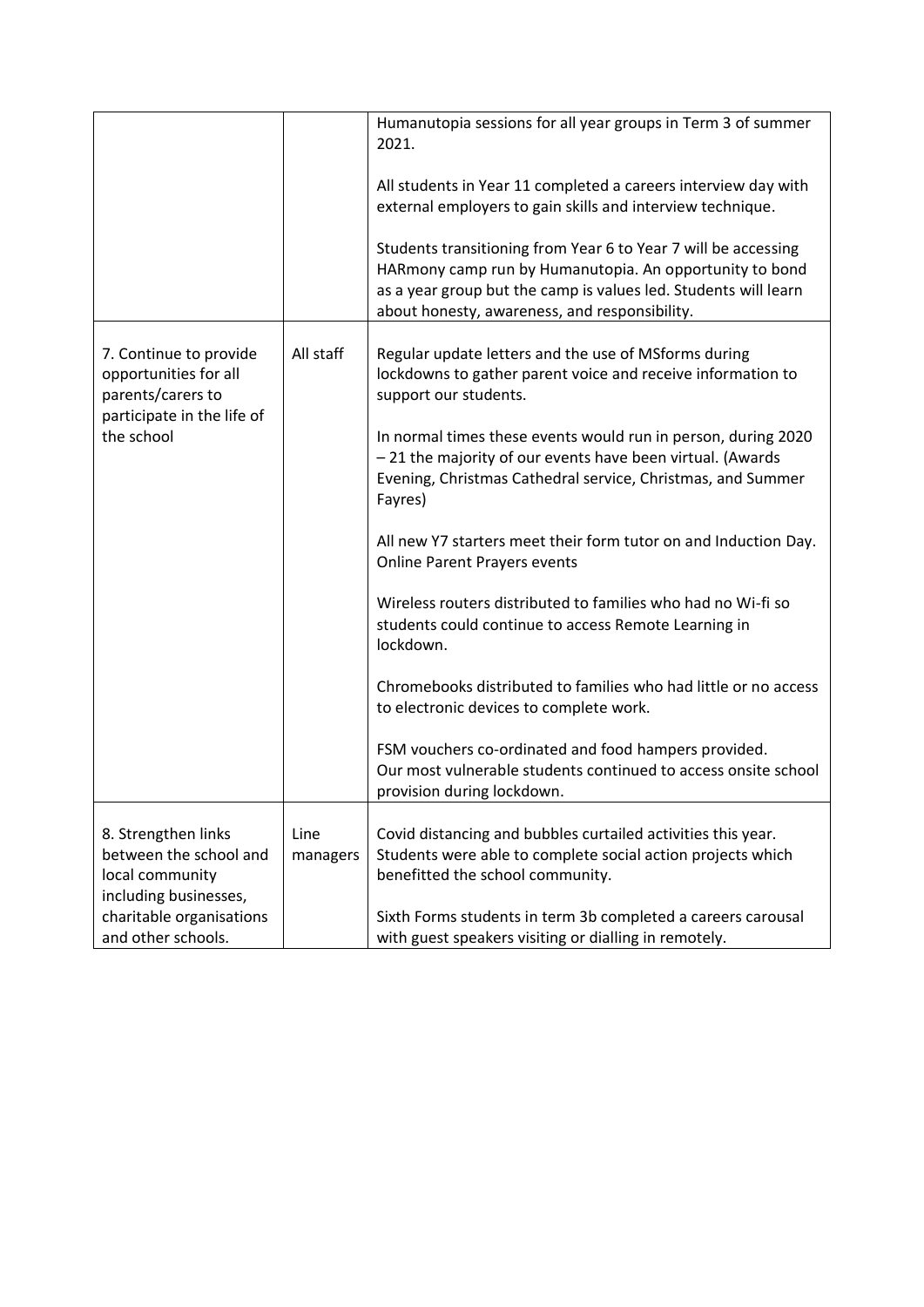# **Equality Characteristics - Ethnic Categories**

Numbers of students

| <b>ETHNIC CATEGORIES</b>  | Total          | <b>TOTAL</b>   | <b>ETHNIC CATEGORIES</b>   | Total         | <b>TOTAL</b>   |
|---------------------------|----------------|----------------|----------------------------|---------------|----------------|
|                           | June           | June           |                            | June          | June           |
|                           | 20             | 21             |                            | 20            | 21             |
| <b>White British</b>      | 924            | 985            | White & Black Caribbean    | 4             | 4              |
| Irish                     | 7              | 5              | White & Asian              | $\mathfrak z$ | 3              |
| Any other white           | 39             | 44             | White & Black African      | 4             | 4              |
| background                |                |                |                            |               |                |
| <b>Traveller of Irish</b> | $\Omega$       | $\Omega$       | Any other mixed background | 19            | 20             |
| Heritage                  |                |                |                            |               |                |
| Gypsy/Roma                | 1              | 1              | Chinese                    | 6             | 9              |
| Indian                    | 1              |                | Any other Black Background | $\mathfrak z$ | $\mathfrak{p}$ |
| Pakistani                 | $\mathfrak{p}$ | $\overline{2}$ | Refugee                    | 0             | $\Omega$       |
| Bangladeshi               | $\mathfrak{p}$ | $\mathcal{P}$  | Asylum Seeker              | 0             | $\Omega$       |
| Any other Asian           | 6              | 5              | Any other ethnic group     | 1             | 1              |
| background                |                |                |                            |               |                |
| <b>Black Caribbean</b>    | 3              | 4              | Information refused        | 0             | $\Omega$       |
| <b>Black African</b>      | 6              | 11             |                            |               |                |

# **Religion & Beliefs**

| Religion        | 2021 | Religion               |     |
|-----------------|------|------------------------|-----|
| Christian       | 829  | Unknown/refused to say | 216 |
| Hindu           | 2    | No Religion            | 167 |
| Jewish          |      |                        |     |
| Muslim          | 12   |                        |     |
| Sikh            | 0    |                        |     |
| <b>Buddhist</b> | 4    |                        |     |
| Other Religion  | 12   |                        |     |

### **Key Pastoral Factors June 2021**

|                                       | <b>Whole School</b> |                    | <b>Whole School</b> |
|---------------------------------------|---------------------|--------------------|---------------------|
| <b>Free School Meals</b>              | 150                 | In Care            | 8                   |
| <b>English as Additional Language</b> | 65                  | <b>Young Carer</b> | 33                  |
| Disadvantaged*                        | 126                 | <b>SEN Status</b>  | 93                  |
| <b>Medical Condition</b>              | 364                 |                    |                     |
| <b>Service Children</b>               |                     |                    |                     |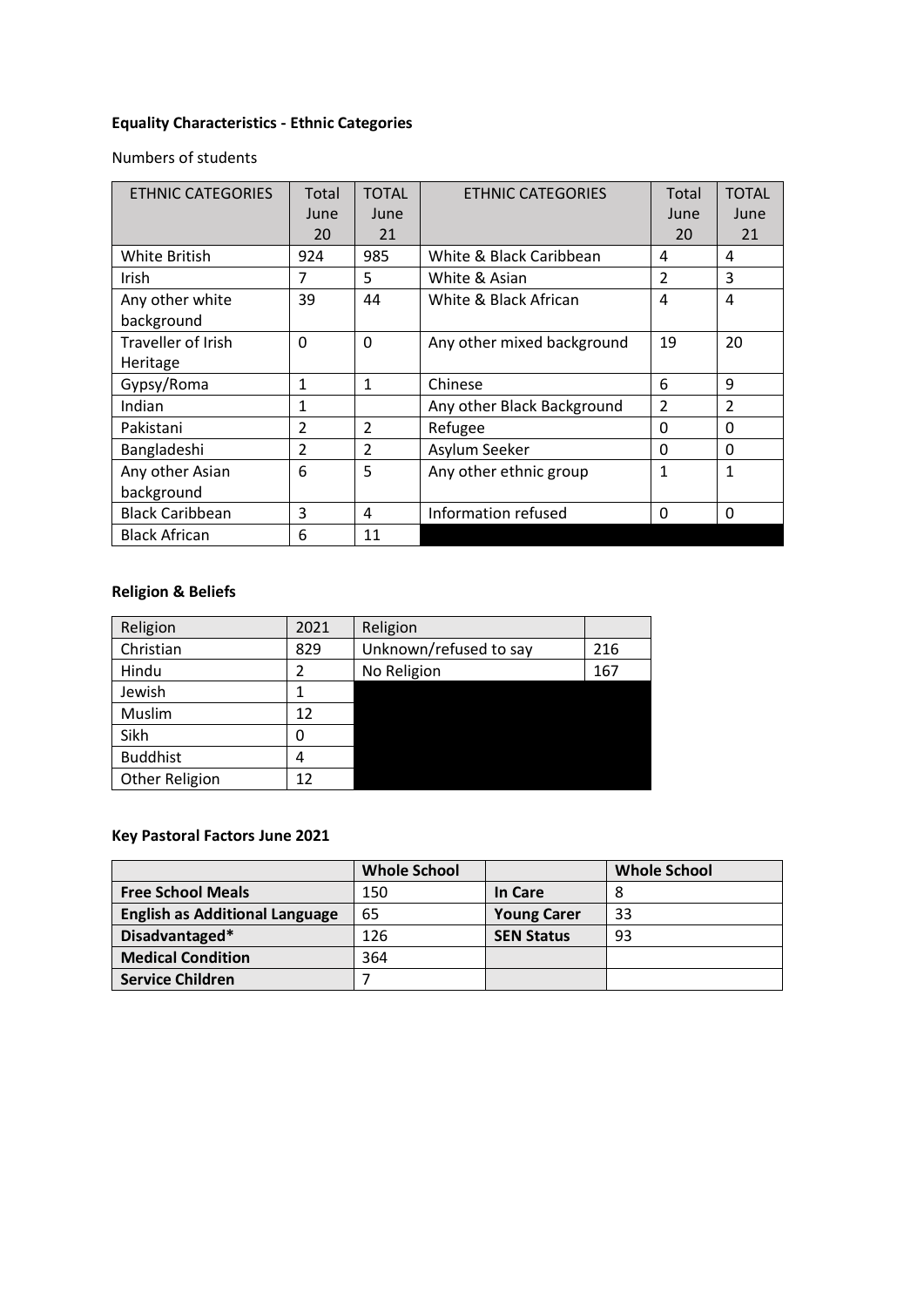#### **Attendance**

An analysis of attendance does not show equality considerations. Attendance for those with disadvantage is lower than others and consequently a larger number of authorised and unauthorised absences.



#### **Academic Year 2019 – 20 Academic Year 2020 – 21**

#### **Attendance Term 3b 2021:**

Attendance in the early part of the summer term was higher than at any other point during the pandemic. Between 5 and 20 May, on-site attendance in secondary schools fell by 2.6% (likely to be Year 11/13 alternative arrangements). During this time, there was a small increase in COVID related absence (0.4%).

A) Attendance in state-funded secondary schools was 87% on 20 May, down from 89% on 12 May.

Attendance of vulnerable children and pupils eligible for free school meals is typically lower than for other pupils.

- B) 87% of pupils with an education, health and care plan (EHCP) in state-funded schools were in attendance on 20 May, similar to 12 May.
- C) 83% of pupils with a social worker **[1]** in state-funded schools were in attendance on 20 May, down from 85% on 12 May.

88% of pupils eligible for free school meals (FSM) in state-funded schools were in attendance on 20 May, similar to 12 May.